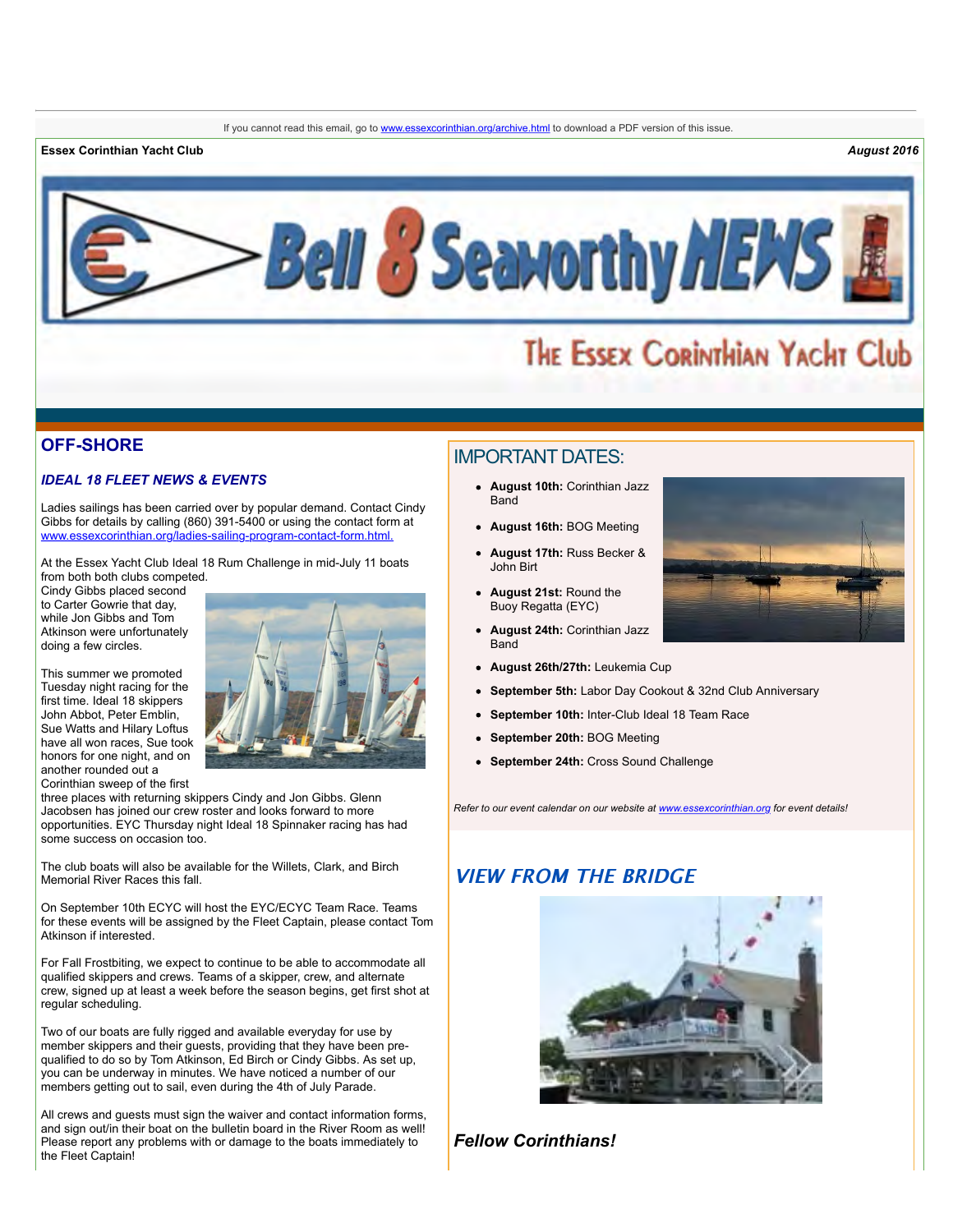# **Jon Gibbs**

#### **\* \* \* \***

As mentioned above, ECYC is hosting the team race with EYC on Saturday, September 10th. This race consists of three boats from each club sailing a best-of-seven series with each team making tactical use of the rules to hinder the other team's boats in order to help their team mates. Last year ECYC won the event with four races to two.

We need volunteers and boats to help with this event. Jim Francis has agreed to head the race committee. The candidates needs to have very good knowledge of the racing rules in the unlikely event a protest is filed. The protest committee does not go out on the water - they only need to be available after the last boat returns to the dock.

We also need two mark boats. These would need be relatively small open cockpit powerboats with low freeboard and physical skippers who don't mind getting wet hauling the marks.

To my knowledge, ECYC has never hosted an Ideal 18 race. This is a good opportunity for club members to get involved in running a race with a close-up view of the action. EYC has run the races in the past and it is our turn to step up and prove we can do it as well.

Please contact me at [fleetcaptain@essexcorinthian.org i](mailto:fleetcaptain@essexcorinthian.org)f you can help out.

FYI, you will see only two boats at the dock for the next six weeks as we have hauled one to do some heavy duty maintenance on the bottom.

One more note: The Essex Harbor Commission has asked us not to sail through the mooring field due to the danger of colliding with moored boats. This is a risk when the current is running strong. Please be careful and abide by ECYC's regulations for Ideal 18 sailing.

## **Tom Atkinson**

**Fleet Captain Email: [fleetcaptain@essexcorinthian.org](mailto:fleetcaptain@essexcorinthian.org)**

# *2016 ECYC REGATTA SEASON CONTINUES!*

\* \* \* \*

#### **Round the Buoys Friendly Series:**

While the wind gods have not been cooperating, this series continues to fulfill its intended purpose of bringing like-minded yachtsmen and women together to share their passion for sailing, improving their skills and celebrating a day on the water. The first race was cancelled due to an excess of breeze and the second was finally abandoned by the RC after about an hour of trying to get a race started. For the crews of the 9 participating boats, however, the after-party went on at ECYC as planned and a really great time was had by all. Thanks, especially, to Laurel Stewart for giving her time and talents to arrange the party on our behalf!

The next and final race of the 2016 series will be held on **Sunday, August 21st** - please mark your calendar and plan to join us for an afternoon of friendly competition and camaraderie with our friends at EYC. The party will be held at EYC.

#### **Essex Rum Challenge:**

The Essex Corinthian Yacht

Tartuca's Crew

Club was very well represented at EYC's annual ECSA-sanctioned regatta held on a perfect day for racing, this past July 23rd.



Congratulations go out to Peter Harding, EYC RC Chair and all at EYC involved in putting on a first class event! Our club had entries in each of the non-spinnaker divisions

As I walked down the dock this past weekend, I noticed that one of our Ideal 18s was hauled out and realized it is time to get them ready for Fall sailing. This means we need to focus on some of the great upcoming events.

#### **Upcoming Events for August and September:**

#### Round the Buoys Regatta on Sunday, August 21st.

This series is designed for all levels of sailors to enjoy a friendly afternoon of sailing a course. After the race, everyone gathers back onshore with our neighboring club to share stories of the day.

#### Leukemia Cup Skippers Meeting is next on Friday August 26th at

North Cove Yacht Club. There is a cocktail party and silent auction. The following day Saturday, August 27th, is the 2016 Leukemia Cup Regatta with a well-attended after race party for a truly special cause.

Our Labor Day Cook-Out is on Monday September 5th. It is also the club's 32nd anniversary! We will need volunteers to make this happen, so please reach out to Vice Commodore Ruth Emblin for all the details on how you can help.

Intra-Club Ideal 18 Team Race on Saturday September 10th. This event is a favorite amongst the Ideal 18 sailors and is well sailed by our members.

#### ECYC 2016 Cross Sound Challenge is on Saturday, September 24th.

This is our biggest event of the season. Last year we won an ECSA award for the best post-race party! We hope to have some new sponsors this year which we will announce soon. All members and their friends are welcome to sign up for this Awards/After Party. Again, this year it will be held at Brewers Essex Island Marina. If you would like to help with this important club event please reach out to us.

#### **Membership Update:**

We are doing well on the search for new members, but like all clubs we are always looking. We are currently down seven members from last year, so please keep up the good work by continuing to look for folks who might enjoy our club. If you bring in a new member, make sure they feel comfortable. Help them meet other members and remember, new members are always welcome at the Commodore's Table.

## **Hope you have a great month!**

# Steve Rodstrom

**Commodore**



# *WEDNESDAY NIGHT MUSIC CONTINUES!*

**Please join us for Music on Wednesday Nights at the Corinthian Cafe!** 

**August 10 Corinthian Jazz Band August 17 Russ Becker and John Birt August 24 Corinthian Jazz Band August 31 Matt McCauley**



#### **Russ Becker & John Birt:**



*Russ Becker* - Flute, Clarinet, Jazz Improvisation - has been an active musician on the Connecticut music scene for many years. He has been a member of the Stamford Symphony, the Hartford Civic Orchestra, Radio Piece 3(progressive jazz/rock), Collectively Speaking (jazz), The Bob Hughes Big Band, and The Art Cellar Sax Quartet, as well as countless other ensembles covering a broad spectrum of musical genres. He currently performs regularly with the Russ Becker Quartet. Russ considers teaching his most important and rewarding musical endeavor, and loves working with students of

all ages and skill levels.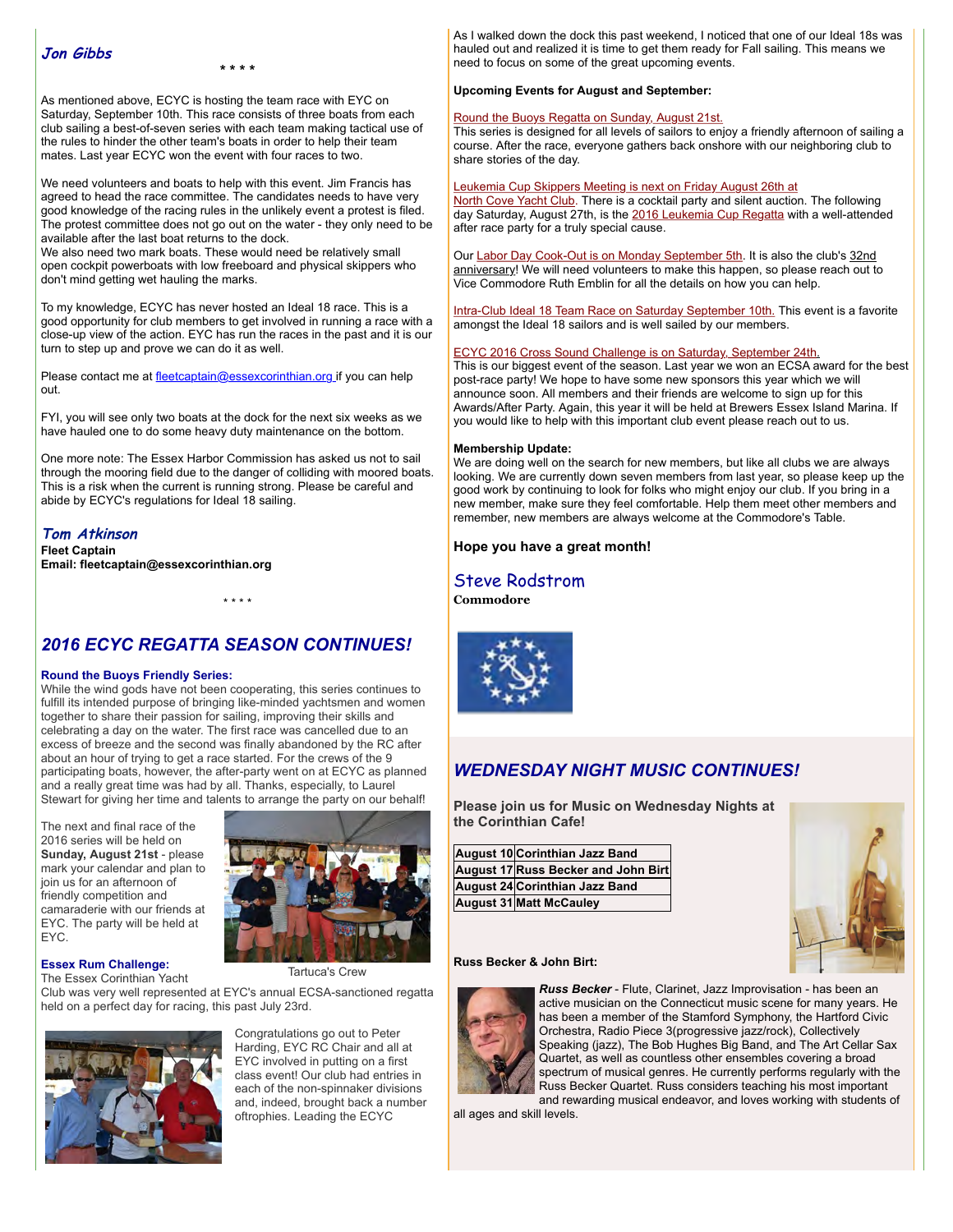#### Jeff Going - Celebration

parade to the podium was Peter Emblin. Tartuca placed first in Division 4 and also had the lowest corrected time in the regatta, also winning EYC's Tom Lentini Award. Jeff Going on Celebration took second in Division 5 and Tim Brewer on Tesoro was third in Division 3.



ECYC's Team Tartuca

Cup trophy residing in our trophy cabinet. Whether you intend to enter the regatta or not, you can throw your support for this important cause behind Team Tartuca by going

to [www.leukemiacup.org/pages/ctwhv/ct16/Tartuca](http://r20.rs6.net/tn.jsp?t=d4difhyab.0.0.sxskahdab.0&id=preview&r=3&p=http%3A%2F%2Fwww.leukemiacup.org%2Fpages%2Fctwhv%2Fct16%2FTartuca) and making a donation to support the team!

#### **Cross Sound Challenge:**

Our ECSA award-winning after party and sanctioned regatta is scheduled for Saturday, September 24th. This year's edition of the XSC, ECYC's premier on-water event will certainly not disappoint! USCG permit has been filed and the Mudheads (in the names of Greg Gilmartin and Frank Murphy) have again been retained as Principal Race Officers for the event. The post-race party will once again be held on Essex Island and will feature live music, food, drink and dancing in celebration of another great day on the water.

#### **Race Committee Members and Interested Friends:**

We are seeking help on the water and at the party to assist with the event. On the water, we need two additional boats to accompany Commodore Rodstrom (Osprey will again be our RC Signal Boat). We need a nimble, near-shore center console or runabout to set out the start/finish pin and another boat, capable of a swift LIS crossing, to be a mark boat for the day. No experience is necessary (vhf comms are necessary) - it's simple and fun to do.

We continue to organize other on and off-water logistics, sponsorships, etc.

If you'd like to support the event through individual sponsorship or volunteerism, please contact me at [racechair@essexcorinthian.org](mailto:racechair@essexcorinthian.org).

## **Tim Brewer**

**Race Committee Chair Email: [racechair@essexcorinthian.org](mailto:racechair@essexcorinthian.org)**



## *On-Shore & Entertainment Update:*



**Our 4th of July Harbor Parade and Cookout** was a great success thanks to Commodore Steve Rodstrom who arranged the parade and Entertainment Committee member Pat Atkinson



Tim Brewer - Tesoro **Leukemia Cup:** 

The Connecticut Leukemia Cup will be held on August 27th. Vice Commodore Ruth Emblin and ECYC's Team Tartuca are vying to retain their status of highest fundraising boat in support of the Leukemia & Lymphoma Society, which they have earned for the last two consecutive regattas. You may have seen the Leukemia

*John Birt* - Guitar, Mandolin, Electric Bass, Banjo - completed his Master's degree at The Hartt School of Music where he studied with internationally recognized pedagogue and performer, Richard Provost. He has participated in several master classes presented by Oscar Ghiglia, Andrew York, Odair Assad of the Assad Duo, and Scott Tennant of the Los Angeles Guitar Quartet. He has proven his versatility on many stages throughout the world. John's performances have included solo and chamber repertoire that extends from the Renaissance to the present, including several premieres by American

composers. A native of Rhode Island, John was a self-taught musician before entering Rhode Island College in the fall of 2007. Outside of school, John founded a seven-piece Irish group that recorded two full-length albums and continues to perform throughout New England.

Russ and John will entertain you on July 6th!

*Matt McCauley* is a repeat performer during our musical Wednesday nights. He will play a variety of jazz and easy listening tunes perfect to accompany your Wednesday night dinner!





**The Corinthian Jazz Band** certainly doesn't need an introduction - its musicians have entertained us for years! We are looking forward to performances every other week. Please check our event calendar for details!

You can find the complete music program at [www.essexcorinthian.org/ecyc-music-program.html](http://r20.rs6.net/tn.jsp?t=d4difhyab.0.0.sxskahdab.0&id=preview&r=3&p=http%3A%2F%2Fwww.essexcorinthian.org%2Fecyc-music-program.html)

*Wednesday dinner menus will be included in your weekly menu e-blast!*

# *GALLEY NEWS*

Summer has not disappointed this year, and there were many evenings when our clubhouse and deck have been packed almost beyond capacity. This can, at times, stress our small galley to the point when meal delivery becomes delayed. Anything you can do to help the galley will also help make the meal service go more smoothly. Please remember to **enter your table number** on your meal ticket so the waitstaff does not have to go searching for you, and clearly **separate appetizers from your entrees by making a thick line between them** - unless you want everything served at the same time. Please **print legibly** - you do not have to read your meal order to Ed if you print it in a way he can actually decipher which will again speed up processing of your order.

Larger tables are requested to either **put in their orders as soon as they arrive**, or stagger their tickets by ordering appetizers ahead of time, then submitting their entree order. Because the galley has only a limited amount of space for prepping, staggered meal deliveries may happen at high traffic times. We apologize, but hope you will understand. You can see the galley staff working hard in a rather small space, trying to serve 50 to 60 meals (or more) per evening as quickly as possible.

Another option is to **order an appetizer platter for the entire table ahead of time** - some of us have been doing this successfully by calling Monique ahead of time and placing an order with an approximate time of arrival. This way your platter will be ready for you when you get to the club.

Enjoy your evening among friends, open a bottle of wine, and relax in our beautiful location!

Looking forward to seeing you at the club,

## **Catherine Gazikas**

# *Galley Liaison*

## **Summer Galley Hours:**

**Lunch:** *Wednesday, Thursday, Friday and Saturday (self-service): 11.30 am to 2.00 pm* 

**Dinner:**  *Wednesday (self-service) and Friday (table service): 6.00 pm to 8.30 pm Sunday (self-service): 5:00 pm to 8.00 pm*

**Brunch:**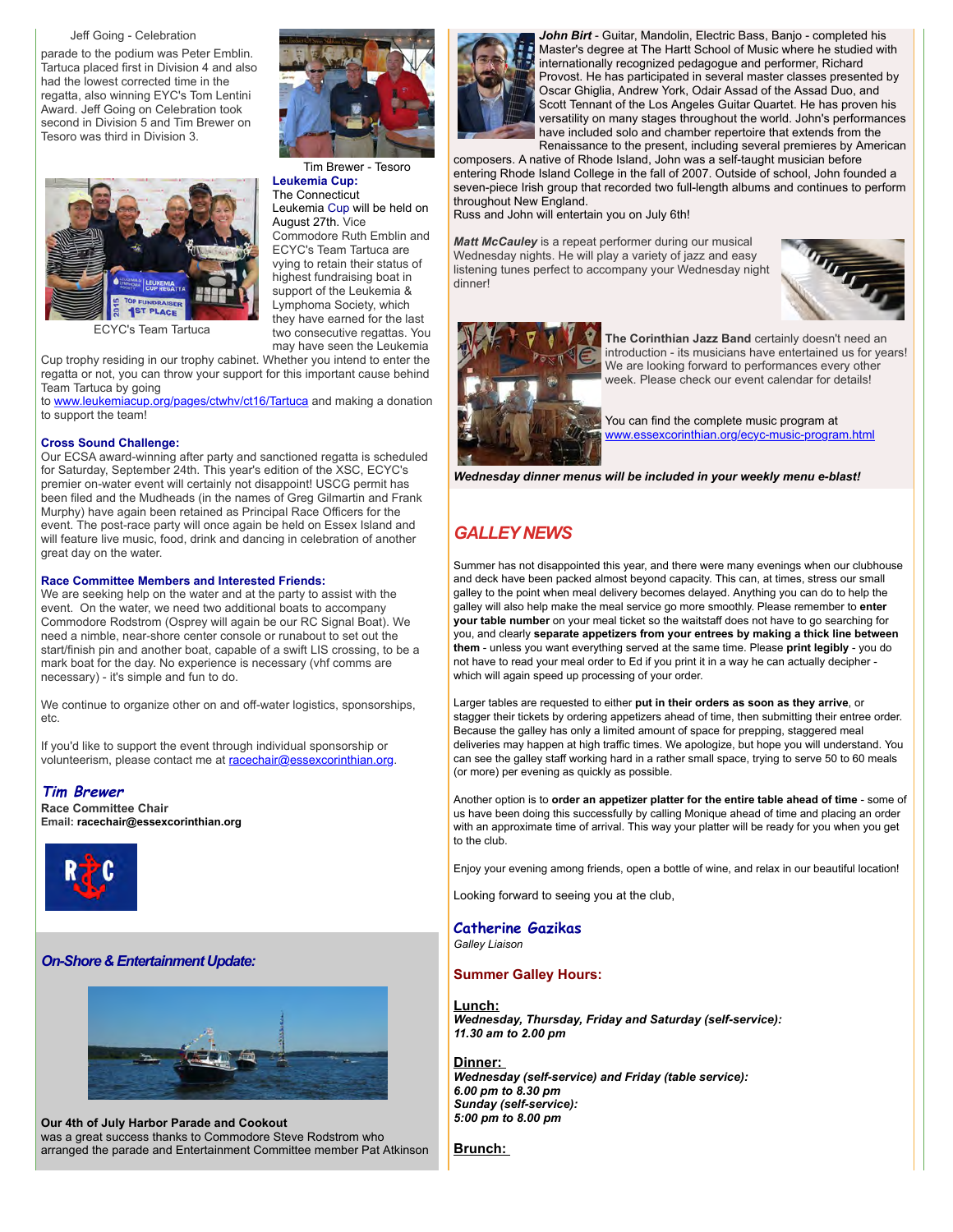who took the lead in organizing the cookout. I would also like to thank the many volunteers who helped us set up and break down. We hosted over 100 people at our party, who enjoyed the views, food, drinks and music provided by DJ Joe "the Vaz" Vazington. We had such an overwhelming response to our invitation that we were forced to turn people away - which is not something we like to do but a necessity when dealing with occupancy limits for our clubhouse. For future events, please remember to *sign up early* to guarantee your spot!

## Our next big event is the **Labor Day Cookout & 32nd**

**Anniversary Celebration** on Monday, September 5th. After feedback from members regarding the Sunday event we have held on Labor Day weekends in the past, we decided to move the cookout to the actual Labor Day in order not to break up the holiday weekend for those of you who take

advantage of the long weekend

to travel. We hope that this change will bring in some of you who have not been able to participate in this event in the past. We will once again offer bbq and all fixin's, and hope you will enjoy this event as much as you enjoyed our 4th of July party! Details will follow soon. As always, in the best of the Corinthian Spirit, we are looking for a few volunteers to help with this event.

And then, of course, there is the **Post-Race Party for our Cross Sound Challenge on September 24th**. We have once again secured Brewer Essex Island Marina for the party. The format will be very similar to last year's, we will be serving food appropriate to the time of year, and a lot of drinks! "Take Two" will be our musical performers. As in prior years **we are looking for event sponsors** to help us defray some of the cost so we can offer a truly great event. Last year we won an award for the best post-race party on the ECSA circuit, and we really would like to keep that plaque hanging in our dining room! So help us make it even better than last year!

Please contact me at [vicecommodore@essexcorinthian.org](mailto:vicecommodore@essexcorinthian.org) if you would like to help out with either, or even better, all our events!

And while I am on the subject of events, the **Leukemia Cup Regatta and all its pre- and post-race events** are coming up in less than two weeks. ECYC is a primary sponsor of the Leukemia Cup Regatta in cooperation with Duck Island and North Cove Yacht Clubs, and I have been the cochair for the event for several years together with Roger Bauman of DIYC.



The pre-race **Skippers Meeting/Cocktail Party/Silent Auction** to benefit the Leukemia & Lymphoma

Society is hosted by the North Cove Yacht Club on **Friday, August 26th at 6 pm**. You are invited to this free event even if you are not competing in the regatta. Several ECYC members have donated auction items that might interest you and will be sold for a very important cause. There will be appetizers and drinks, information on the work of LLS and the good company of "yachts" from all over Connecticut!

The **Leukemia Cup Regatta is held on Saturday, August 27th, first warning at 11:00 am**. Even if you are not sailing you are invited to the **Post-Race Party at Brewer Pilots Point Marina, starting at 5 pm**. Early bird tickets are on sale until August 12th, go to

**[www.leukemiacup.org/ctwhv/](http://r20.rs6.net/tn.jsp?t=d4difhyab.0.0.sxskahdab.0&id=preview&r=3&p=http%3A%2F%2Fwww.leukemiacup.org%2Fctwhv%2F)** for more details and to purchase tickets. If you want to enter your boat in the regatta, you can do so at **[Yachtscoring.com](http://r20.rs6.net/tn.jsp?t=d4difhyab.0.0.sxskahdab.0&id=preview&r=3&p=http%3A%2F%2Fwww.yachtscoring.com%2Fevent_registration_email.cfm%3Feid%3D1576)**

Another bit of information about the **Leukemia Cup**. As Tim Brewer mentioned above, **ECYC's Team Tartuca** has been campaigning in this charity event for several years. The official Leukemia Cup Trophy has been residing in our awards cabinet for the last two years. This trophy is awarded to the team with the highest fundraising total. We would be very grateful if you were to help us keep this trophy at ECYC as a symbol of what the Corinthian Spirit can accomplish.

You can make a credit card or PayPal donation to T**eam Tartuca's fundraising page** at **[www.leukemiacup.org/pages/ctwhv/ct16/Tartuca](http://r20.rs6.net/tn.jsp?t=d4difhyab.0.0.sxskahdab.0&id=preview&r=3&p=http%3A%2F%2Fwww.leukemiacup.org%2Fpages%2Fctwhv%2Fct16%2FTartuca)** If you are uncomfortable with making online donations, we also accept checks (there is even an app for that....). Please seek me out to have your check donation registered for the team.

*Sunday (self-service): 11.00 am to 2.30 pm - special brunch hours on selected holidays!*

# *DID YOU KNOW?*

The Galley serves a great lunch with soups, salads and all kinds of comfort food to be enjoyed while the roaring fireplace takes the chill out of rainy April weather or enjoy the spring views across the Connecticut River! Why not come and give it a try? Daily Wednesdays through Saturdays, and brunch on Sundays. And Sunday night dinners will run through early fall!



*We want to know what you think about our galley!*

Menus are available at [www.essexcorinthian.org/dining.html](http://r20.rs6.net/tn.jsp?t=d4difhyab.0.0.sxskahdab.0&id=preview&r=3&p=http%3A%2F%2Fwww.essexcorinthian.org%2Fdining.html)

**We want your feedback about our galley activities.** Please let us know what you think!

Email [galleyliaison@essexcorinthian.org](mailto:galleyliaison@essexcorinthian.org)

# *Did You Know?*

## **SUMMER CLUB HOURS IN EFFECT, MEMORIAL DAY TO LABOR DAY:**

| Tuesday, Wednesday and Thursday: | 9 am to 9 pm  |
|----------------------------------|---------------|
| Fridav:                          | 9 am to 10 pm |
| <b>Saturdav and Sundav:</b>      | 11 am to 9 pm |

*Note: Private meetings may be scheduled after-hours, except Mondays. Please contact Jean Little for details.*

## **NO SMOKING AT ECYC:**



The clubhouse, the decks and the surrounding dock areas are non-smoking areas. Please remind your guests of this restriction, it is part of a facility-wide prohibition of open flames.

## **WEBSITE:**

All of our events and announcements, as well as archive copies of the Bell 8 Newsletter are available online at our website, [www.essexcorinthian.org!](http://r20.rs6.net/tn.jsp?t=d4difhyab.0.0.sxskahdab.0&id=preview&r=3&p=http%3A%2F%2Fwww.essexcorinthian.org%21)

## **IMPORTANT REMINDERS:**

If you registered for **paperless statement delivery,** please check your email for the latest account statement from ECYC. If not, why not consider going paperless? One less piece of paper to worry about! Please email Club Manager Jean Little to let her know your preferences.

# *LOCAL EVENTS OF INTEREST:*

Interested in  $Cuba?$ Havana Night at the Connecticut River Museum August 13th - 7:00 to 10:00 pm

Enjoy the tastes and sights of Havana at this gourmet Cubaninspired dinner served on the Museum's waterfront deck. The evening will feature a visual presentation by CRM Members Bob and Brenda Osborn, recently returned from a two month circumnavigation of Cuba. Seating is extremely limited. Tickets for this event are available on the Museum's online shopfront.



*Your support will mean a lot to us on behalf of the many cancer*

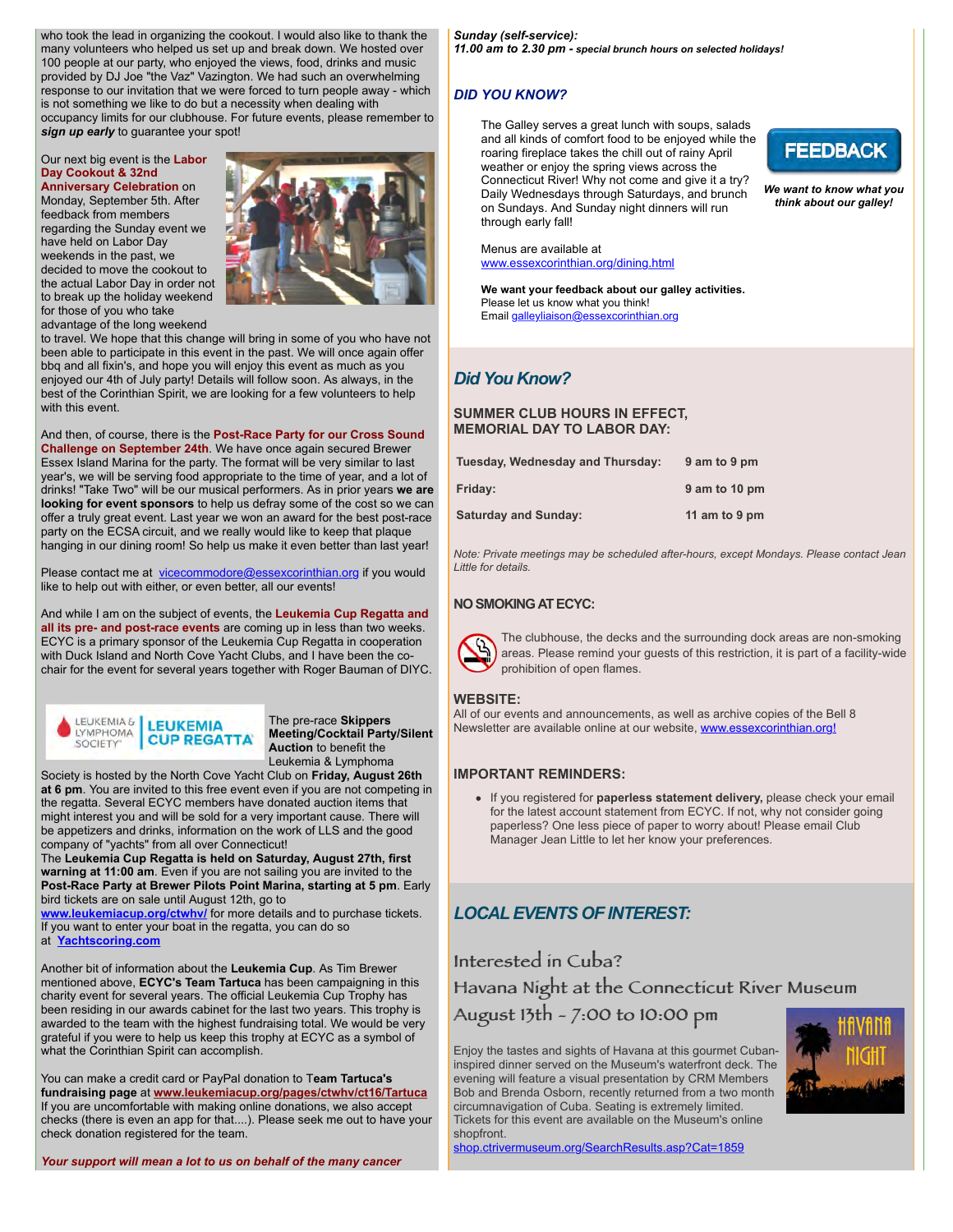#### *patients and their families who will benefit from your donation!*

There are a lot of upcoming events on our event calendar, and we hope that you will enjoy them. We ask you to consider volunteering for one of them. As we are a membership-driven organization the philosophy is **"all hands on deck"** to make the 32nd year of our club successful and enjoyable for all! Check out the online calendar and select a club event you would like to become involved in!

Remember, our events are listed online at our website, just go to [www.essexcorinthian.org](http://r20.rs6.net/tn.jsp?t=d4difhyab.0.0.sxskahdab.0&id=preview&r=3&p=http%3A%2F%2Fwww.essexcorinthian.org) ... and click on "Events"!

#### **Ruth Emblin**

**Vice Commodore & 2016 On-Shore Events Email: [vicecommodore@essexcorinthian.org](mailto:vicecommodore@essexcorinthian.org) or [events@essexcorinthian.org](mailto:events@essexcorinthian.org)**



#### *House Committee Update:*

The 4th of July boat parade and picnic was a huge success, wasn't that only yesterday? The place was packed and held up exceptionally well, supporting a good time by all. Thanks to Pat Atkinson with the great effort to put the event together. My little contribution was putting up the bunting, with the assistance of our amazing club manager Jean Little.

On the topic of Jean, she has become an absolute godsend to the endless building chores. Her ancient Volvo station wagon is really a toolbox on wheels. Whatever the task, it's amazing what she pulls out of that motorized tool box to "get 'er done". She keeps the plants alive, removes trash, changes light bulbs, puts up shelving, addresses plumbing issues, helps keep the appliances running, stays on top of

gas/oil/power/communication services, keeps the place spotless overseeing the cleaning crew, and arranges the many vendor activities as they become necessary. I invite the entire membership to join me in a huge thank you to Jean for the everything she does at ECYC.

One more month of the lazy days of summer, I can't wait to become part of that lazy piece. Having said this, I suspect to remain in reactive mode for house committee issues and topics. Look to September to reignite the proactive portion of the agenda. Enjoy the remaining portion of summer 2016, make every day count.

**Chuck Grusse House Chair Email: [house@essexcorinthian.org](mailto:house@essexcorinthian.org)**

#### *Membership Update:*

July 2016 continued to attract new members, bringing our year-to-date total to 17. At its July meeting the Board of Governors approved the applications of:

**Vicki Hanor and Charlie Bumbar,** of Manhattan and, most recently, Essex - who consider ECYC part of their family's heritage, thanks for countless visits over the years with Vicki's grandparents, long-time members Carl and Jean Hanor. Vicki and Charlie were proposed for membership by her sister, Pam Richards. Charlie is a senior executive with Simon Property Group who spent much of his childhood on the water in Florida. The couple are actively looking for a boat in order to take advantage of all that ECYC and our area waters have to offer.

**Tony and Lynn Robaina**, of Essex - proposed by Alexander Bell. Tony is a justice on the Superior Court bench who gladly trades his magisterial robes for leisure time as an avid saltwater fisherman. Tony and Lynn enjoy the water and its proximity to their home and, after an enchanting recent visit to ECYC, were encouraged to apply for membership by several friends. Tony has held civic and nonprofit leadership roles and is active in a number of professional associations.

Please extend a warm ECYC welcome to our newest members when you see them!

# *Green Tip of the Month:*



#### **Sailors For The Sea Running "Green" Regattas**

*Sailors for the Sea is an international organization dedicated to reducing our negative impact on our oceans and waterways. They provide information on how to run clean events like regattas, raft-ups, and other get-togethers. You may have seen their posters hanging at last year's Cross Sound Challenge postrace party, next to our recycling bins.*

So far, over 800 regattas, gams, rallies and cruises have registered as Clean Regattas. One part education, two parts activation, the Sailors for the Sea program unites and mobilizes sailors by offering support and resources to help conserve and protect the ocean. Whether it involves sailing, rowing or solar power - anyone hosting an event on the water needs to look at this program! More at [http://sailorsforthesea.org/programs/clean-regattas](http://r20.rs6.net/tn.jsp?t=d4difhyab.0.0.sxskahdab.0&id=preview&r=3&p=http%3A%2F%2Fsailorsforthesea.org%2Fprograms%2Fclean-regattas)

Our 2016 Cross Sound Challenge will again be registered with the Clean Regatta program. We hope that we will receive an official upgrade of our certification after this year's post-race party. How can you help? Make sure that you do not dispose of any trash in the water while racing, and please recycle cans and bottles. At the post-race party, we will provide clearly marked recycling bins for your convenience. We will once again use compostable drink- and dinnerware to reduce the amount of trash generated by our event.



Sailors for the Sea also publish a very useful Green Boating Guide with a lot of tips on how to ensure that our favorite activities do not end up

[polluting our environment. Please go to http://sailorsforthesea.org/programs/green](http://r20.rs6.net/tn.jsp?t=d4difhyab.0.0.sxskahdab.0&id=preview&r=3&p=http%3A%2F%2Fsailorsforthesea.org%2Fprograms%2Fgreen-boating-guide)boating-guide to learn more!

The website also offers fascinating articles on underwater life, seabirds, weather, life near the water and more in its "Ocean Watch" section at [http://sailorsforthesea.org/programs/ocean-watch](http://r20.rs6.net/tn.jsp?t=d4difhyab.0.0.sxskahdab.0&id=preview&r=3&p=http%3A%2F%2Fsailorsforthesea.org%2Fprograms%2Focean-watch)

And to grow the next generation of ocean stewards, Sailors for the Sea dedicated an entire section to kids with Kids' Environmental Lesson Plan (KELP): [http://sailorsforthesea.org/programs/kelp](http://r20.rs6.net/tn.jsp?t=d4difhyab.0.0.sxskahdab.0&id=preview&r=3&p=http%3A%2F%2Fsailorsforthesea.org%2Fprograms%2Fkelp)

As you can see, a website worth visiting!

**Thank you for being an environmentally aware ECYC member!**

**Ruth Emblin** 

*ECYC Fleet Communicator*

See you on the water!